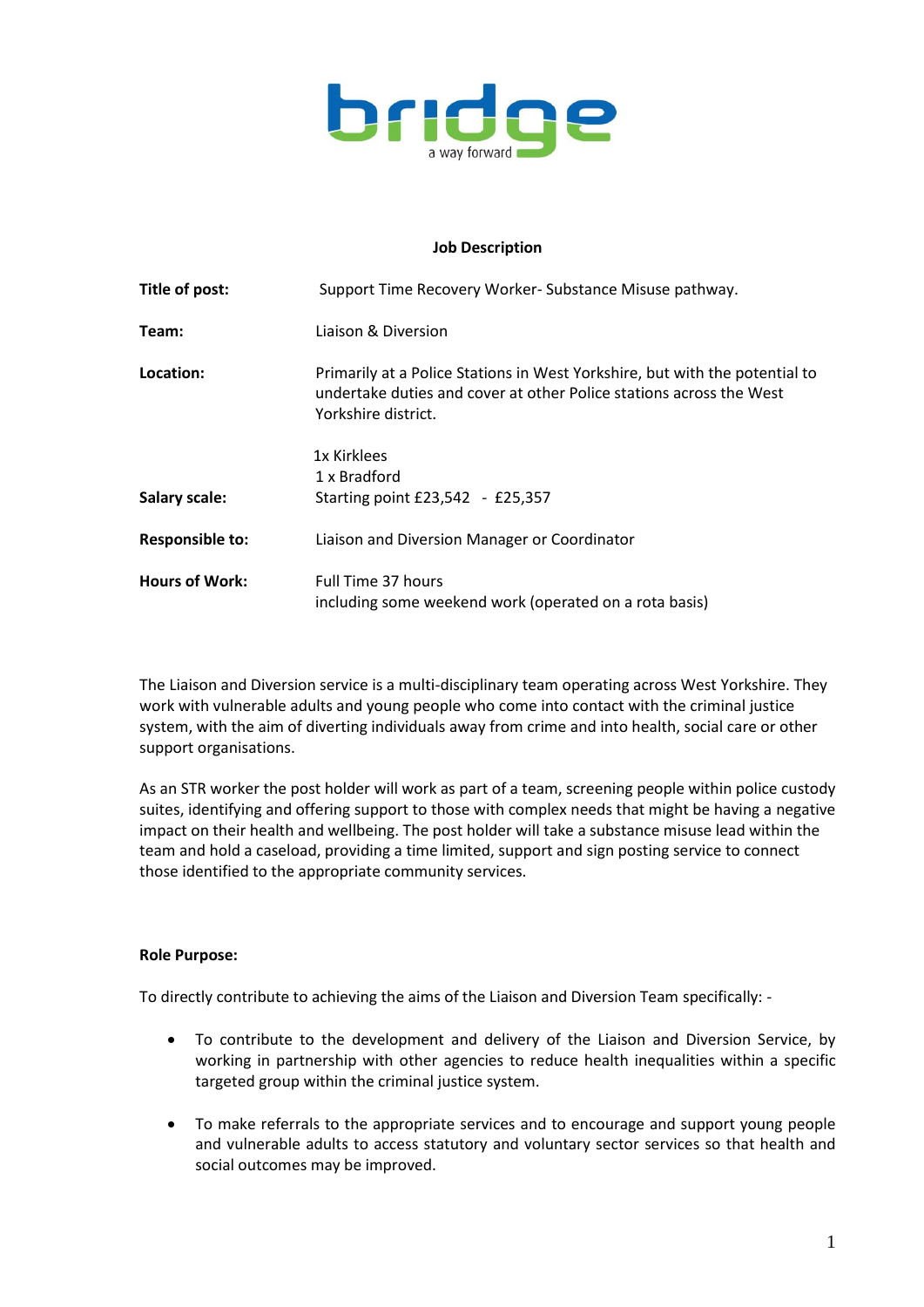- To contribute to community safety and crime reduction strategies by working in partnership with other criminal justice agencies to achieve a reduction in offending and re-offending.
- To promote the welfare of vulnerable adults, children and young people. To promote their capacity for change and social inclusion.
- To deliver and review interventions within a framework informed by research evidence and best practice guidance, which is underpinned by principles of anti-discriminatory practice.
- To positively engage vulnerable adults, children and young people at risk of social exclusion and their families, enabling their participation in the planning, delivery and review of services.

## **Main Duties and Responsibilities**

- To contribute to the development and delivery of the Liaison and Diversion Service, by working in partnership with other agencies to reduce health inequalities within a specific targeted group within the criminal justice system.
- To undertake assessments of vulnerable adults, children and young people who have been detained in police custody or to have come into contact with Criminal Justice System and to obtain valid consent for intervention or investigation.
- To undertake planned interventions and make and facilitate referrals in line with the risk and needs identified from assessments.
- To share relevant, timely information to inform the Police and Crown Prosecution Service decision making with regards to charge.
- To reduce crime through early identification of risk, leading to a swift and effective criminal justice response.
- To improve collaboration and decision making at the point of arrest, resulting in interventions which are effectively targeted and proportionate.
- To work in partnership with other agencies to ensure that people who offend or at risk of offending have their individual needs met.
- To contribute to the monitoring and evaluation of the effectiveness of the work of the Liaison and Diversion programme.
- To fully use the electronic case management system to record all assessments plans and interventions. To maintain accurate and up to date case records and to contribute to project monitoring and quality assurance systems.
- To complete high quality and comprehensive referrals to a range of support services.
- To share timely information about vulnerable people with health, justice and other agencies to assist decision making about potential criminal justice and health outcomes and ensure risk is managed effectively and young people are safeguarded.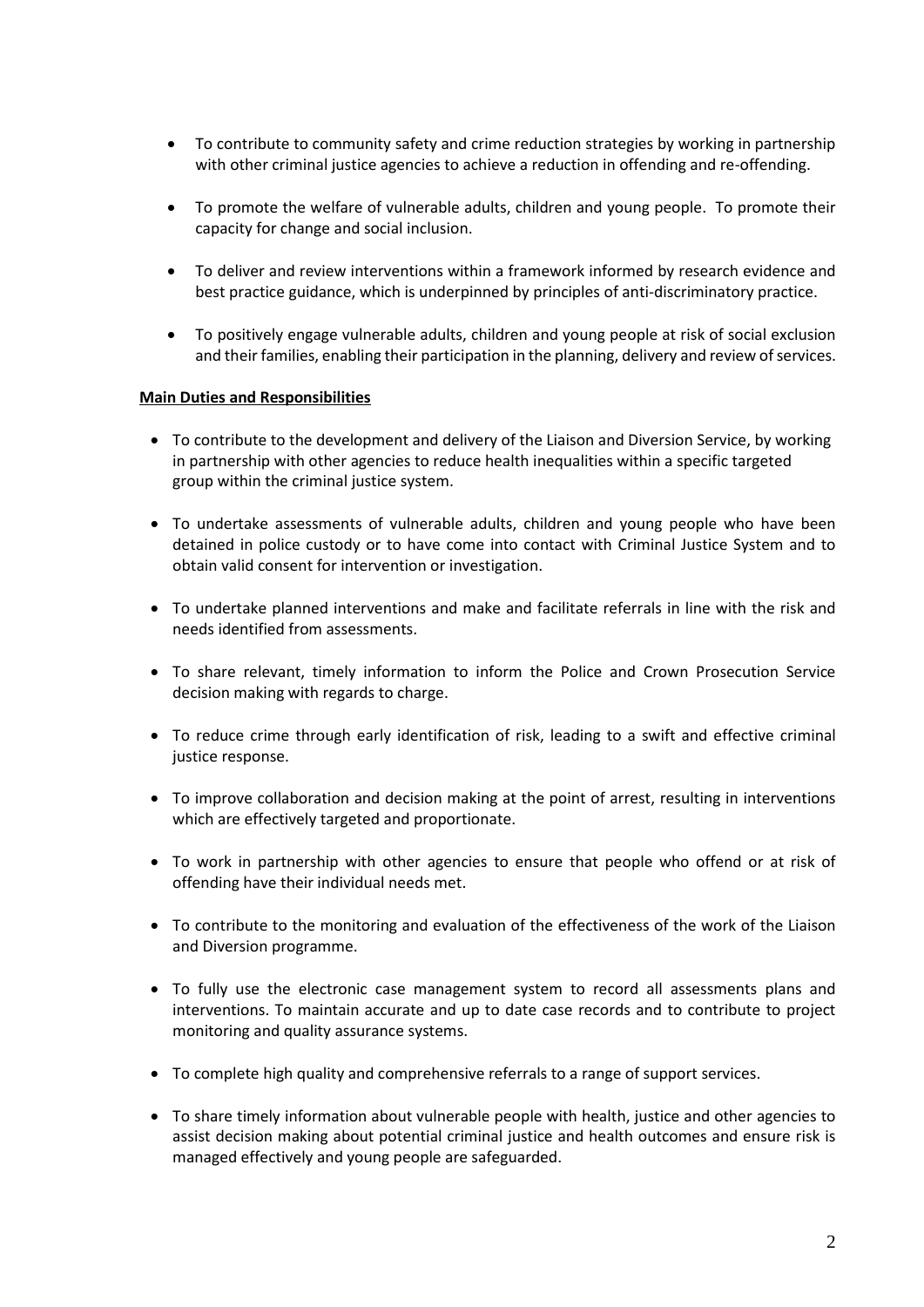- To ensure risk is assessed and relevant information shared to ensure appropriate services are accessed and to manage the safety of clients and others.
- To ensure effective decision making at the point of disposal and where appropriate fast-track responses through the Criminal Justice System.
- To reduce the number of vulnerable adults and young people who are vulnerable to harm from others by identifying issues of safeguarding and making appropriate referrals.
- To meet responsibilities under Health and Safety at work guidance and legislation.
- To contribute to the positive promotion of the service, including the provision or appropriate training for magistrates, team colleagues and staff in other agencies.

• To work, at all times, as part of a team. This includes working with other staff (who may be employed by different organisations) attending team and staff meetings and developing a teamwork approach to all aspects of the organisation's work.

• To be inducted, supervised, performance monitored and appraised in line with performance management policies and procedures.

• To be responsible for personal learning and development where appropriate and undertake training, both mandatory and optional, to increase knowledge, skills and awareness.

• To be responsible for promoting the work and services of the L&D service to the public, potential service users, referrers and funders.

• To ensure information is dealt with in accordance with policies around Confidentiality, Communications, Internet, Email and Telecommunications and steps are taken to ensure that confidential information is secure e.g. service user data.

• To be aware of and employ the general practices of Safeguarding and Health and Safety policies and ensure these are adhered to at all times

- The post holder will be required to work with and to provide equality of opportunity and diversity for vulnerable adults and young people who have had contact with the Criminal Justice System.
- To provide support to L&D apprentices, L&D work experience candidates and volunteer and casual workers when required to do so.
- To undertake any other duties as directed by the Liaison and Diversion Coordinator. commensurate with the level of the post.

The Liaison and Diversion Service is a newly developing service and the requirements of the role may change and develop in line with best practice and changing needs. The duties and responsibilities highlighted in this Job Specification are indicative and may vary over time. Post holders are expected to undertake other duties and responsibilities relevant to the nature, level and scope of the post and the grade has been established on this basis.

**Any job offer will be dependent on the outcome of police vetting at level 3, and reference checks.**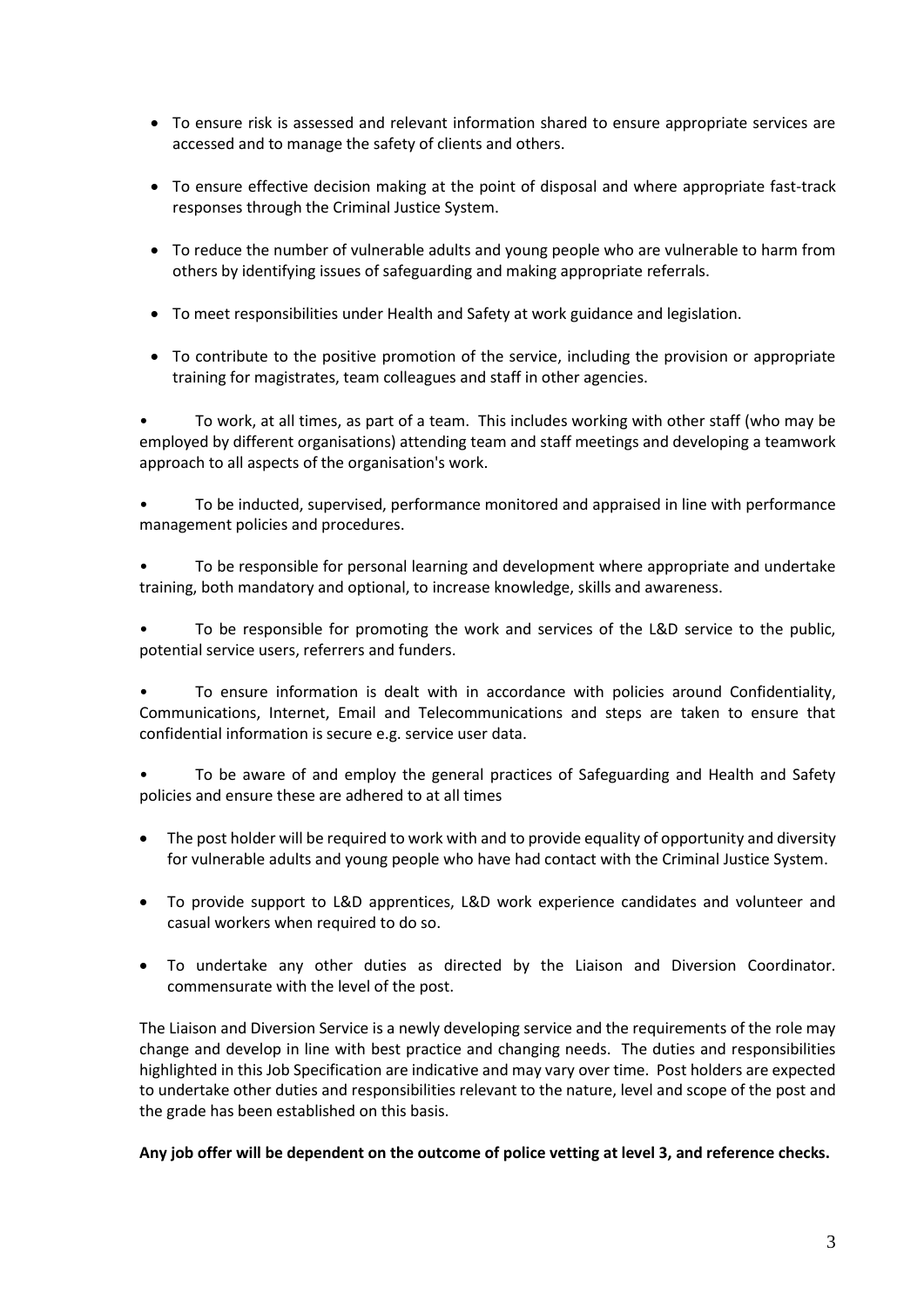The employment checks are required:

- Evidence of entitlement to work in the U.K.
- DBS check for working with vulnerable adults and children
- Evidence of essential qualifications see page 1 of this job specification
- Two satisfactory references
- Confirmation of medical fitness for employment
- Registration with appropriate bodies (where applicable)
- Police vetting check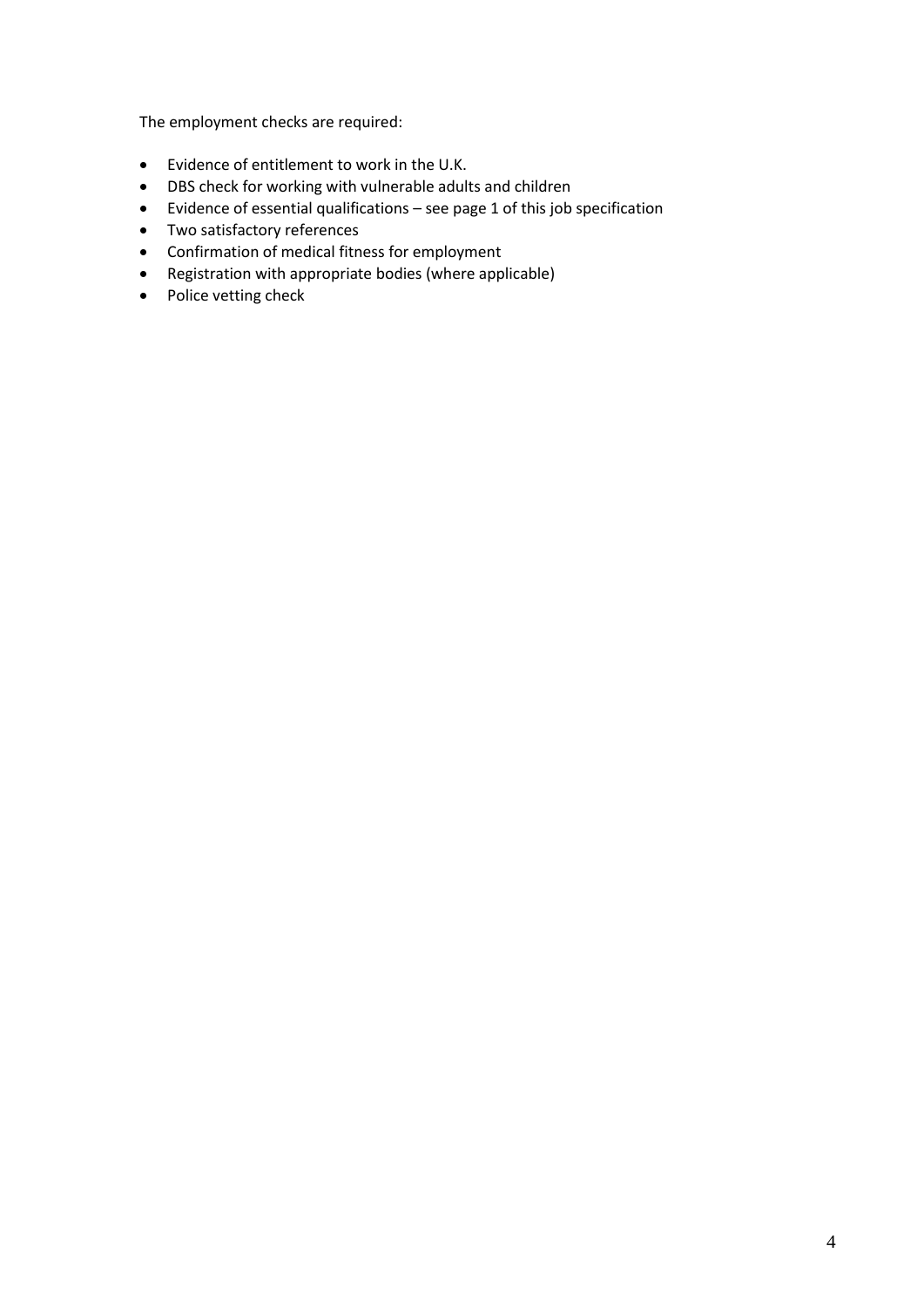|                               | <b>Essential</b>                                                                                                                                                                                                                                                                                                                                                 | <b>Desirable</b>                                                                                                                                                                                                                                                                                                                                                                        | <b>How demonstrated</b>   |
|-------------------------------|------------------------------------------------------------------------------------------------------------------------------------------------------------------------------------------------------------------------------------------------------------------------------------------------------------------------------------------------------------------|-----------------------------------------------------------------------------------------------------------------------------------------------------------------------------------------------------------------------------------------------------------------------------------------------------------------------------------------------------------------------------------------|---------------------------|
| <b>Qualifications</b>         | To hold a professional qualification, minimum NVQ level 3<br>in related field (e.g. Social Care, Health, Education, Police,<br>Probation, Youth Work) Or<br>Extensive experience of working with people with<br>complex needs, or of working in the criminal justice<br>system.                                                                                  | Recognised qualification in ICT e.g. ECDL                                                                                                                                                                                                                                                                                                                                               | Application and Interview |
| <b>Experience</b>             | Experience of undertaking direct work with vulnerable<br>adults or children, young people, offenders and their<br>families.<br>Experience of working alongside and in partnership with<br>other staff or agencies.<br>Experience of recording information on management<br>information / case recording systems.                                                 | Experience of multi-disciplinary team working.<br>Experience of direct work with adults/ Young people<br>using drugs or alcohol.                                                                                                                                                                                                                                                        |                           |
| <b>Skills &amp; Knowledge</b> | A thorough understanding of the risks and needs that<br>young people and vulnerable adults experience that are<br>associated with adverse outcomes.<br>Knowledge and understanding of the current health and<br>social policy relevant to those in the Criminal Justice<br>system<br>Knowledge of the services available to people and their<br>families/carers. | An understanding of the research base in preventing<br>and reducing adverse outcomes for young people and<br>adults. Specifically, the factors that can help reduce<br>the risk of crime or anti-social behaviour.<br>Knowledge of the legislative framework, which<br>underpins work in the Criminal Justice system.<br>Ability to deliver a restorative approach to<br>interventions. |                           |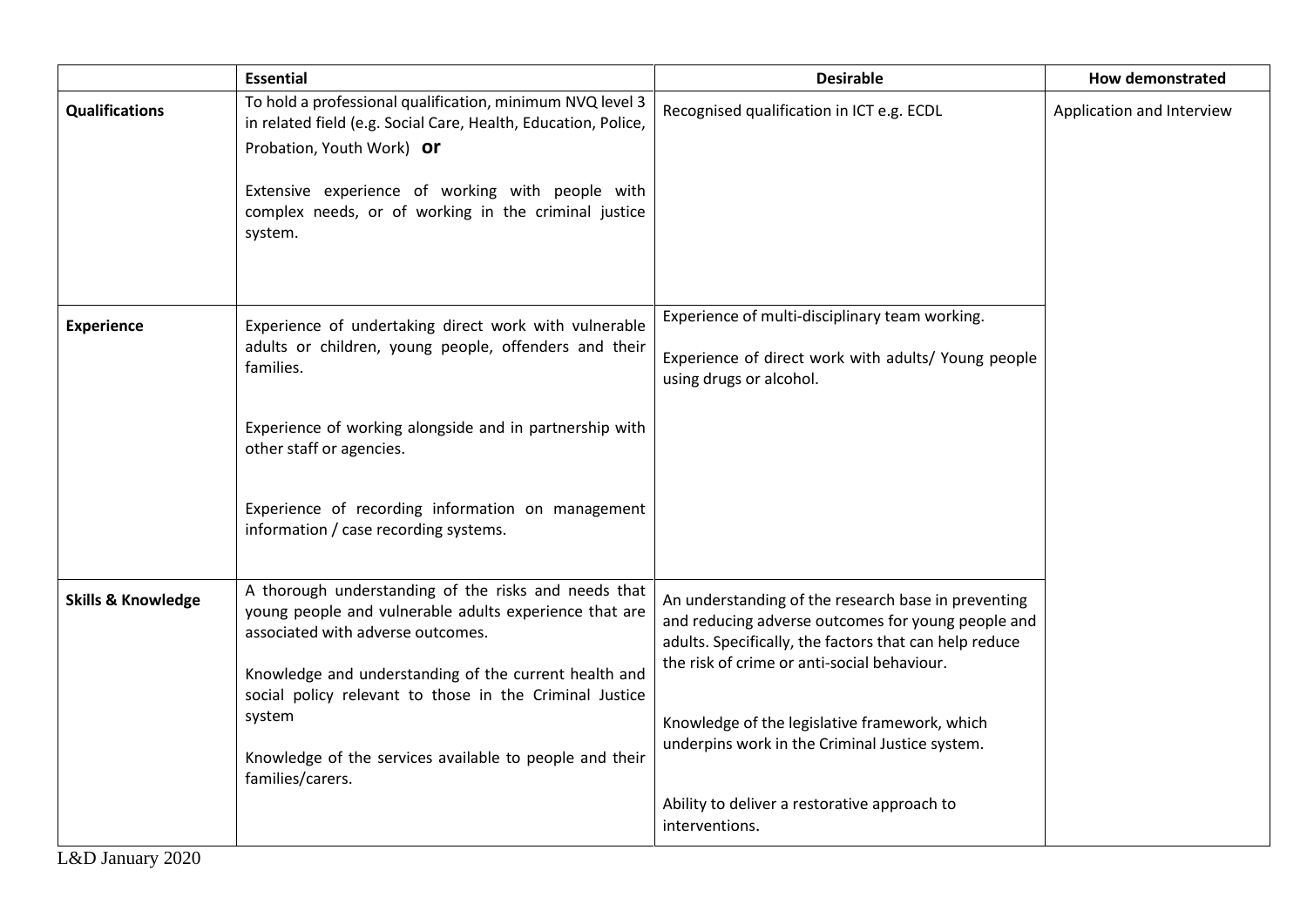| Knowledge and understanding of the Council's and             |  |
|--------------------------------------------------------------|--|
| partner organisations Information<br>Sharing and             |  |
| Confidentiality policies and guidance.                       |  |
|                                                              |  |
| Knowledge of the safeguarding principles policies,           |  |
|                                                              |  |
| operational practice and legislative frameworks that         |  |
| underpin arrangements to ensure the welfare of and           |  |
| protect children and vulnerable adults.                      |  |
|                                                              |  |
| Knowledge of basic health and safety regulations to          |  |
| ensure own actions reduce the risks to health and safety     |  |
| of self and others.                                          |  |
|                                                              |  |
| Clear written, verbal and digital communication skills with  |  |
| people at all levels.                                        |  |
|                                                              |  |
| Ability to undertake comprehensive assessment of risk        |  |
| and need drawing on a range of information sources.          |  |
|                                                              |  |
| Ability to plan and deliver effective interventions to       |  |
| address risk, needs and vulnerability and to modify plans    |  |
| where applicable to address specific health and social care  |  |
| requirements                                                 |  |
|                                                              |  |
| An ability to sensitively engage vulnerable adults, children |  |
| and families in effective working relationships.             |  |
|                                                              |  |
| Ability to deliver interventions to address offending        |  |
| behaviour both individually and within a group.              |  |
|                                                              |  |
| An ability to work on own initiative and handle competing    |  |
| demands by effective self-management, self-motivation        |  |
| and prioritisation.                                          |  |
|                                                              |  |
| An ability to form effective and positive working            |  |
| relationships with other professionals.                      |  |
|                                                              |  |
|                                                              |  |
|                                                              |  |